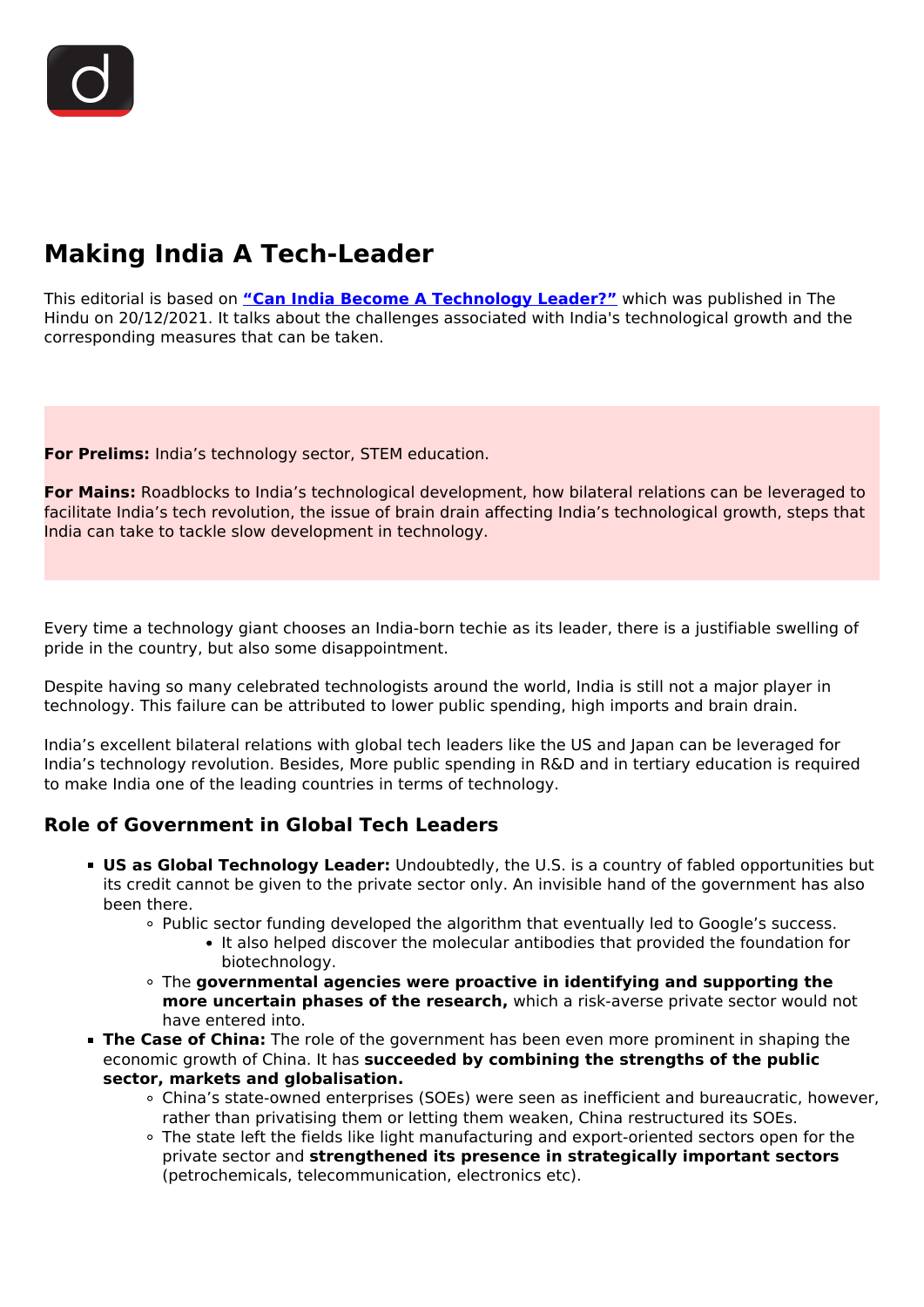## **India and The Tech World**

- **India's Initial Efforts for Tech Revolution:** India's efforts for **planning and industrialisation in the early 1950s** was possibly the **most ambitious of such initiatives in the developing world.**
	- Public sector funding of the latest technologies of the time including space and atomic research and the establishment of institutions such as the IITs were among the hallmarks of that effort.
	- In terms of **growth in IT and pharmaceutical industries,** the development has been the fastest in Bengaluru and Hyderabad.
- **Achievements in STEM Education:** India possesses favourable supply and demand factors that can propel it into the frontlines of technology.
	- The number of persons enrolled for tertiary education in India (35.2 million in 2019) is **way ahead of the corresponding numbers in all other countries** except China.
	- As per **[UNESCO](/important-institutions/drishti-specials-important-institutions-international-institution/unesco-5)**, **graduates from** [STEM](/daily-updates/daily-news-analysis/women-participation-in-stem) **programmes** (as a proportion of all graduates) was 32.2% for India in 2019, **one of the highest among all countries.**
- **Issues Associated with Tech Development of India:**
	- **Brain-Drain:** India's failures are linked to its inability to make use of the market-driven growth opportunities consequently leading the talented people out to countries like the U.S. for job opportunities.
		- As of 2019, there were **2.7 million Indian immigrants in the U.S** who are **among the most educated and professionally accomplished communities** in that country.
	- **Gradual Decline in R&D Spending:** In 1991, when India embraced markets and globalisation, it should have redoubled efforts to strengthen its technological capabilities.
		- However, the spending on research & development as a proportion of GDP declined in India **(0.85% in 1990-91 to 0.65% in 2018).**
		- In contrast, this proportion increased over the years in China and South Korea to reach 2.1% and 4.5%, respectively, by 2018.
	- **Lesser Public Spending for Tertiary Education:** An overwhelming proportion of tertiary students in India are **enrolled in private institutions.**
		- **According to the** [Organisation for Economic Cooperation and Development](/daily-updates/daily-news-analysis/india-joins-oecd-g20-inclusive-framework-tax-deal) [\(OECD\)](/daily-updates/daily-news-analysis/india-joins-oecd-g20-inclusive-framework-tax-deal)**, It was 60%** for those enrolled for a bachelor's degree in 2017, while the average for G20 countries was 33%.
	- **High Import of Electronic Items:** India is a large market for all kinds of new technologies. However, the domestic industry has not yet managed to derive the benefits.
		- The country is operating far below its potential in electronic manufacturing; **electronic goods and components are the second largest item in India's import bill** after oil.
		- As of 2020-21, India's **imports are almost five times its exports** in this technology sector.

## **Way Forward**

- **Role of Government:** The government has a crucial role to play in positioning India as the [Tech](/daily-updates/daily-news-editorials/india-the-tech-garage-of-the-world) [Garage of the World](/daily-updates/daily-news-editorials/india-the-tech-garage-of-the-world)**.** It should **act as a catalyst, and bring together the synergies of the private sector** with the aim of innovating for India and the world.
	- The product development should ideally be undertaken through private entrepreneurship, with the **government acting as a facilitator.**
- **More Public Spending on Education:** The **['Make in India' initiative](/daily-updates/daily-news-editorials/assessment-of-make-in-india)** will have to go beyond increasing the 'ease of business' for private industry. Indian industry needs to deepen and broaden its technological capabilities.
	- This will happen only if **universities and public institutions in the country are strengthened** and emboldened to enter areas of technology development for which the private sector may have neither the resources nor the patience.
- **Strengthening the Public Sector:** A strengthened public sector **will create more opportunities for private businesses** and widen the entrepreneurial base.
	- Small and medium entrepreneurs will flourish when there are mechanisms for the diffusion of publicly created technologies, along with greater availability of bank credit and other